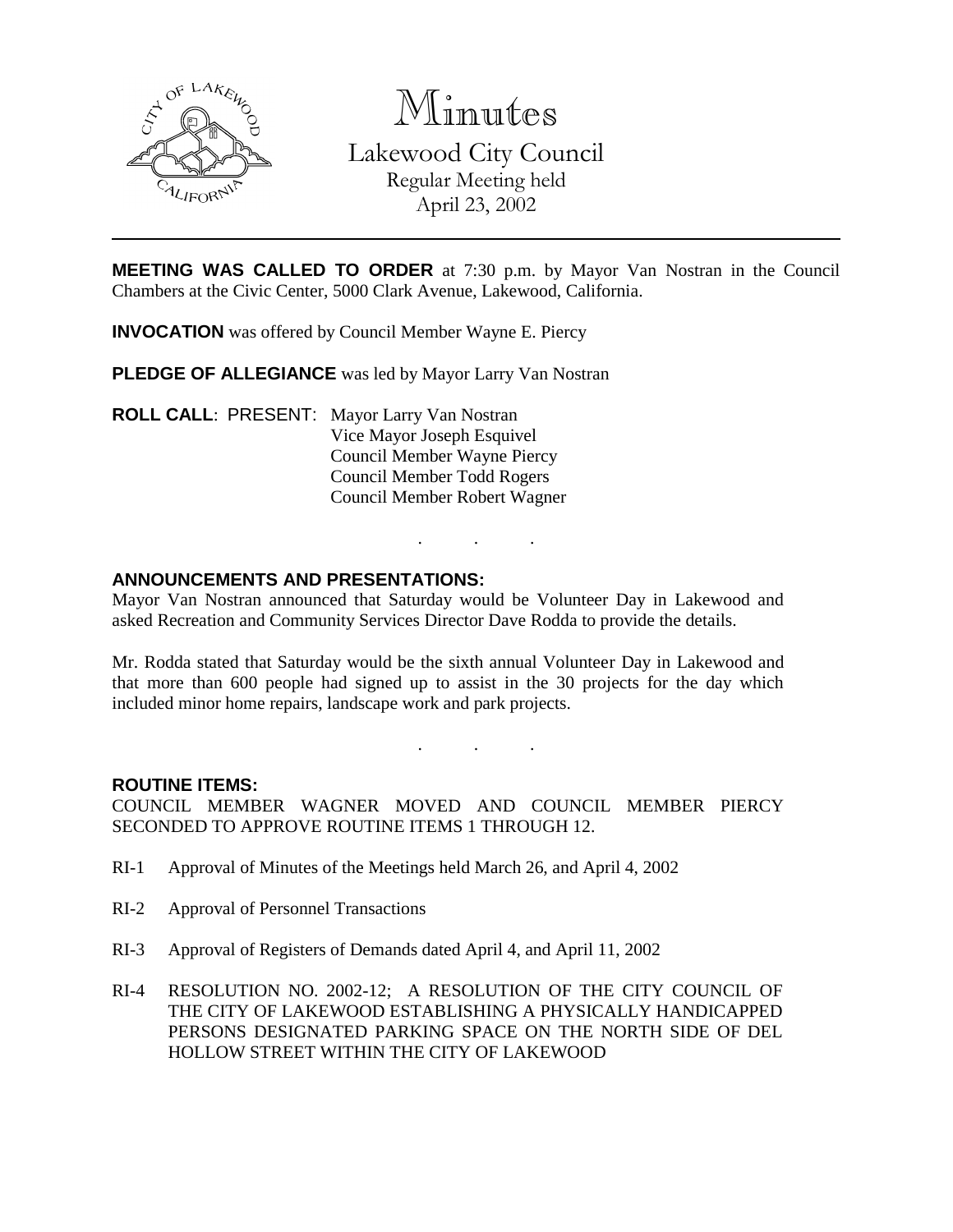City Council Minutes April 23, 2002 Page 2

#### **ROUTINE ITEMS:** Continued

- RI-4 RESOLUTION NO. 2002-13; A RESOLUTION OF THE CITY COUNCIL OF THE CITY OF LAKEWOOD ESTABLISHING A PHYSICALLY HANDICAPPED PERSONS DESIGNATED PARKING SPACE ON THE NORTH SIDE OF DEL HOLLOW STREET WITHIN THE CITY OF LAKEWOOD
- RI-5 RESOLUTION NO. 2002-14; A RESOLUTION OF THE CITY COUNCIL OF THE CITY OF LAKEWOOD ESTABLISHING A "NO PARKING, MONDAY TO FRIDAY, 7 A.M. TO 3 P.M., BUS LOADING" ZONE ON THE NORTH SIDE OF HARVEY WAY WITHIN THE CITY OF LAKEWOOD
- RI-6 Approval of Appointment to the Southeast Los Angeles County Workforce Investment Board
- RI-7 Approval of Monthly Report of Investment Transactions
- RI-8 Approval of Quarterly Schedule of Investments
- RI-9 Approval of Agreement for Engineering Services for Design of Electrical Panel Replacement at Palms, Mayfair & Bloomfield Parks and Emergency Generator Hookups for Water Well Sites
- RI-10 Approval of Extension of Agreement with Kermit Hathcoat for Loan Administration **Services**
- RI-11 Approval of Agreement with City of Downey for Reimbursement of Stormwater Grant Consulting Services Expenses
- RI-12 Authorization for Juvenile Accountability Incentive Block Grant Funding

UPON ROLL CALL VOTE, THE MOTION WAS APPROVED:

AYES: COUNCIL MEMBERS: Rogers, Esquivel, Piercy, Wagner and Van Nostran NAYS: COUNCIL MEMBERS: None

## **1.1 • AWARD OF BID FOR PUBLIC WORKS PROJECT NO. 02-4, CITY CABLE TV-HVAC MODERNIZATION**

. . .

Director of Public Works Lisa Rapp gave a brief oral presentation based on the memorandum in the agenda packet and stated four bids had been received for the proposed upgrade to the existing heating, ventilating and air conditioning system which serves the cable television studio and control, editing and equipment rooms. The upgrade would allow areas not in use to be shut off, thus saving energy. It was the recommendation of staff that the City Council approve the plans, specifications and working details for the project; award a contract to Barr Engineering, Inc. in the amount of \$46,054; and authorize staff to approve a cumulative total of change orders not to exceed \$2,300.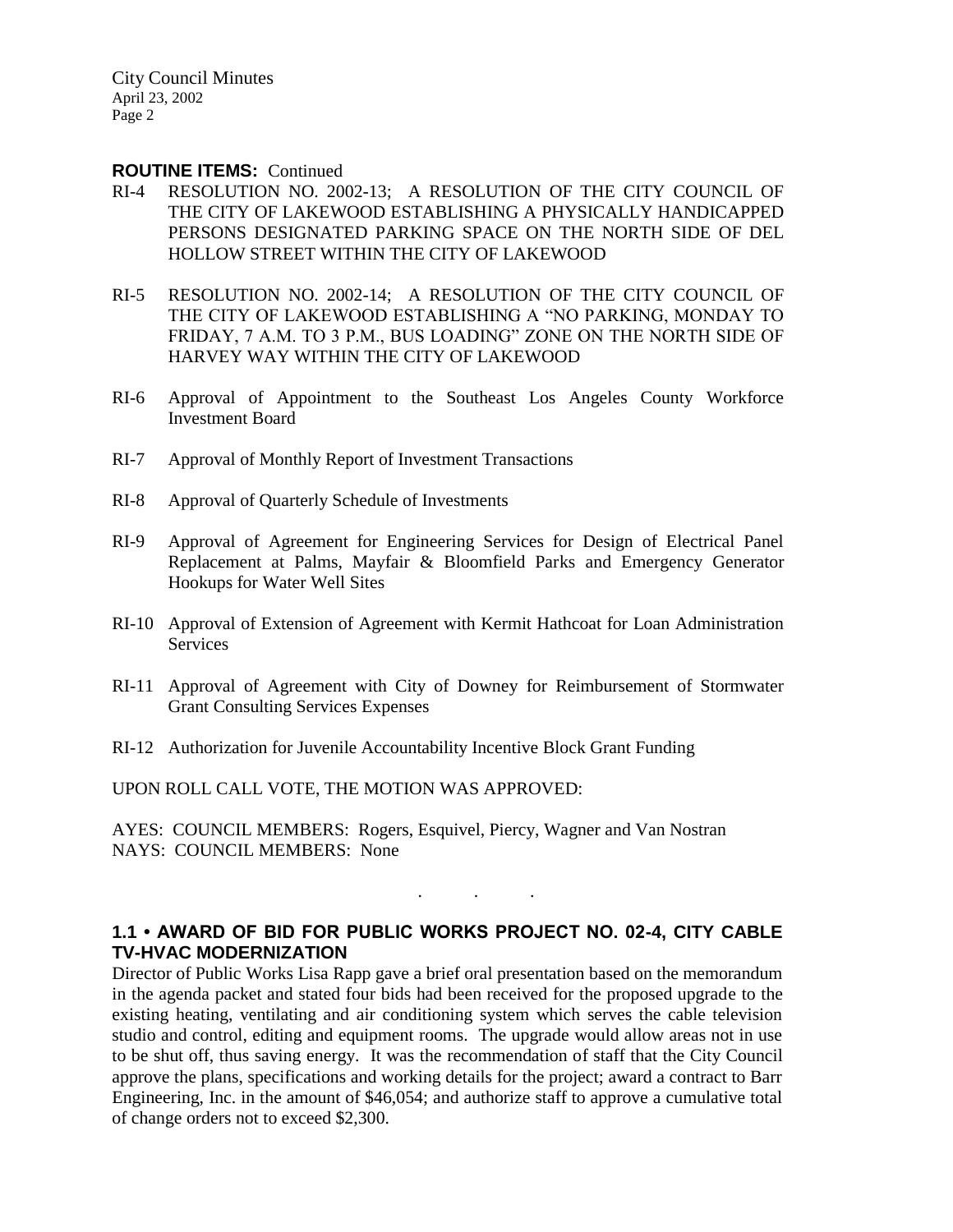## **1.1 • AWARD OF BID FOR PUBLIC WORKS PROJECT NO. 02-4, CITY CABLE TV-HVAC MODERNIZATION** - Continued

Mayor Van Nostran opened the public hearing at 7:37 p.m. and called for anyone in the audience wishing to address the City Council on this matter. There was no response.

COUNCIL MEMBER ROGERS MOVED AND VICE MAYOR ESQUIVEL SECONDED TO CLOSE THE PUBLIC HEARING AND APPROVE STAFF'S RECOMMENDATION. UPON ROLL CALL VOTE, THE MOTION WAS APPROVED:

AYES: COUNCIL MEMBERS: Rogers, Esquivel, Piercy, Wagner and Van Nostran NAYS: COUNCIL MEMBERS: None

## **2.1 • APPOINTMENT TO THE PLANNING AND ENVIRONMENT COMMISSION**

Mayor Van Nostran stated that he had a nominee to fill the vacancy on the Planning and Environment Commission. This Lakewood resident had 23 years of experience serving the community, beginning with the Housing and Community Development Advisory Committee, the Cable Television Commission and finally as a member of the City Council, with three terms as Mayor.

. . .

MAYOR VAN NOSTRAN MOVED AND COUNCIL MEMBER PIERCY SECONDED TO APPOINT MARC TITEL TO FILL A VACANCY ON THE PLANNING AND ENVIRONMENT COMMISSION AND ADOPT RESOLUTION NO. 2002-15.

RESOLUTION NO. 2002-15; A RESOLUTION OF THE CITY COUNCIL OF THE CITY OF LAKEWOOD APPOINTING MARC TITEL TO THE PLANNING AND ENVIRONMENT COMMISSION REPLACING KERRY FRANK

UPON ROLL CALL VOTE, THE MOTION WAS APPROVED:

AYES: COUNCIL MEMBERS: Rogers, Esquivel, Piercy, Wagner and Van Nostran NAYS: COUNCIL MEMBERS: None

#### **3.1 • JOINT POWERS AGREEMENT FOR THE BEACON PROGRAM**

The Public Works Director gave a brief oral presentation based on the memorandum in the agenda and reported that the BEACON (Balancing Economic And Clean Ocean Needs) program had been formed in response to actions by the Los Angeles Regional Water Quality Control Board. The program, comprised of interested cities and the legal firm of Burke, Williams and Sorenson, would develop a plan that could be proven to improve water quality in a cost effective way. She concluded by stating that the proposed Joint Powers Agreement

. . .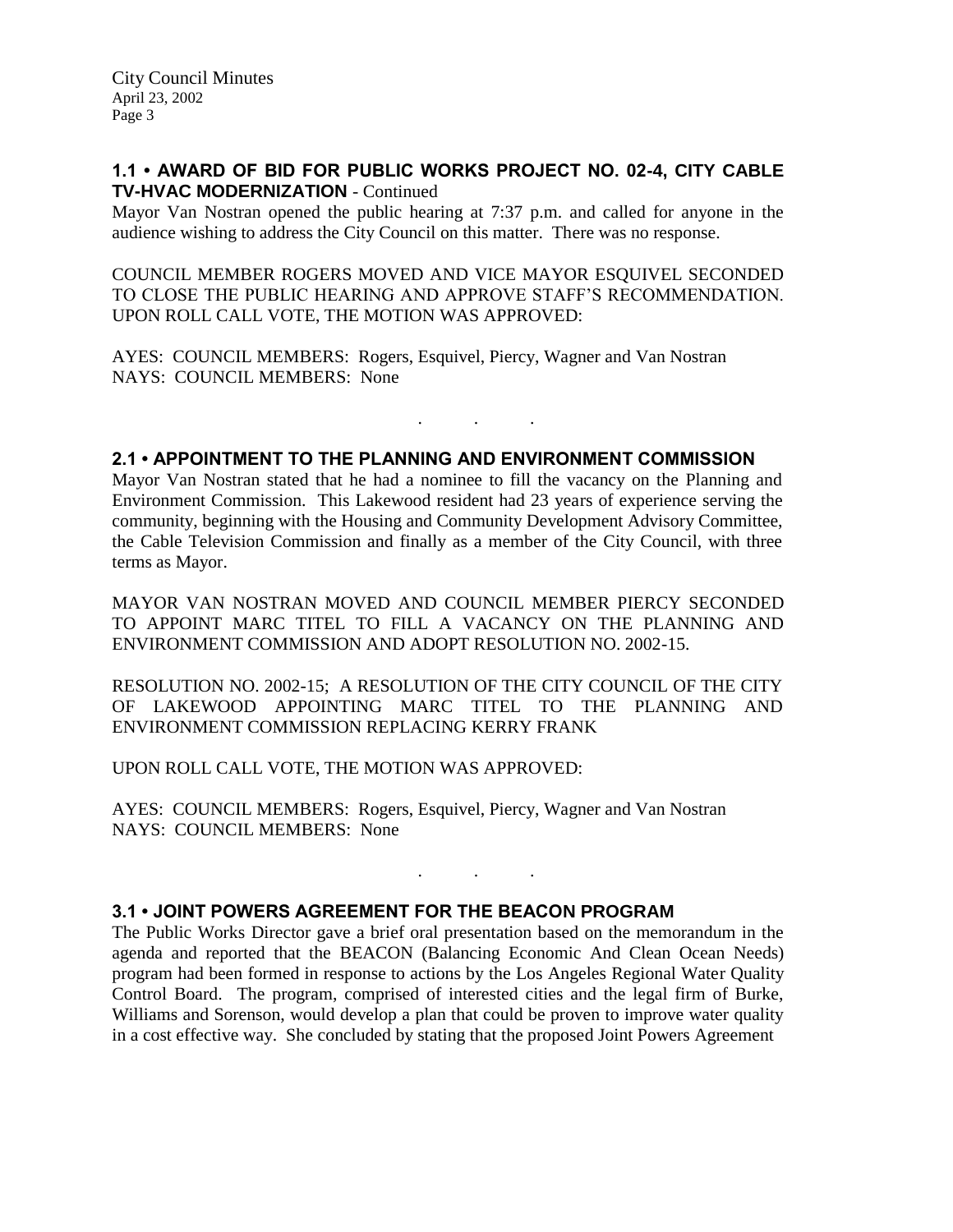**3.1 • JOINT POWERS AGREEMENT FOR THE BEACON PROGRAM** - Continued for BEACON would go into effect once ten public entities had signed the agreement. It was the recommendation of staff that the City Council authorize the execution of the Joint Exercise of Powers Agreement for the Implementation of the Los Angeles County Economic Development Corporation's Balancing Economic and Clean Ocean Needs program and authorize the expenditure of \$5,000 for the initial membership fee.

Council Member Rogers inquired haw many cities had made a commitment to the BEACON program. Ms. Rapp responded by stating that two had joined and five others were in the process.

COUNCIL MEMBER PIERCY MOVED AND VICE MAYOR ESQUIVEL SECONDED TO AUTHORIZE THE EXECUTION OF JOINT EXERCISE OF POWERS AGREEMENT FOR THE BEACON PROGRAM AND AUTHORIZE THE EXPENDITURE OF \$5,000 FOR THE INITIAL MEMBERSHIP FEE. UPON ROLL CALL VOTE, THE MOTION WAS APPROVED:

AYES: COUNCIL MEMBERS: Rogers, Esquivel, Piercy, Wagner and Van Nostran NAYS: COUNCIL MEMBERS: None

**3.2 • RE-CONSIDERATION OF CITY COUNCIL COMMITTEE/ORGANIZATIONAL APPOINTMENTS** *[Continued from April 4, 2002]*

. . .

Council Member Wagner stated that when the City Council Committee and Organizational Appointments had been discussed at the March 26th meeting, he had made a request to postpone consideration of the item so that he could discuss certain concerns with the Mayor. When that request had not been granted, he had made a sub-motion requesting the item be continued and had been astonished when the motion failed. He said he presumed that the action had been taken in retribution for his opposition to certain portions of the fireworks ordinance revision. He stated that he felt the action made it clear that involvement in any organization or committee could be altered at any time on a whim or in retribution for some other item where he chose to go against the majority. He further stated that he would prevent the opportunity for such future action by withdrawing from the appointment process and removing himself from all committee and organizational appointments, with the exception of the School District Formation Ad Hoc Committee. He concluded by stating that he felt the Mayor had violated a long-term policy of the Council by politicizing this process and that it was not in the public interest.

Mayor Van Nostran noted he was disturbed by Council Member Wagner's interpretation of the action. He stated that the list of Council Committee and Organizational Appointments had been distributed to all City Council Members well in advance of the meeting, requesting their input and that all but Council Member Wagner had done their homework and returned the form with their comments and requests. He further stated that he had happened to encounter Council Member Wagner in City Hall before the meeting and upon mentioning the appointments, Council Member Wagner had raised only one concern which the Mayor had